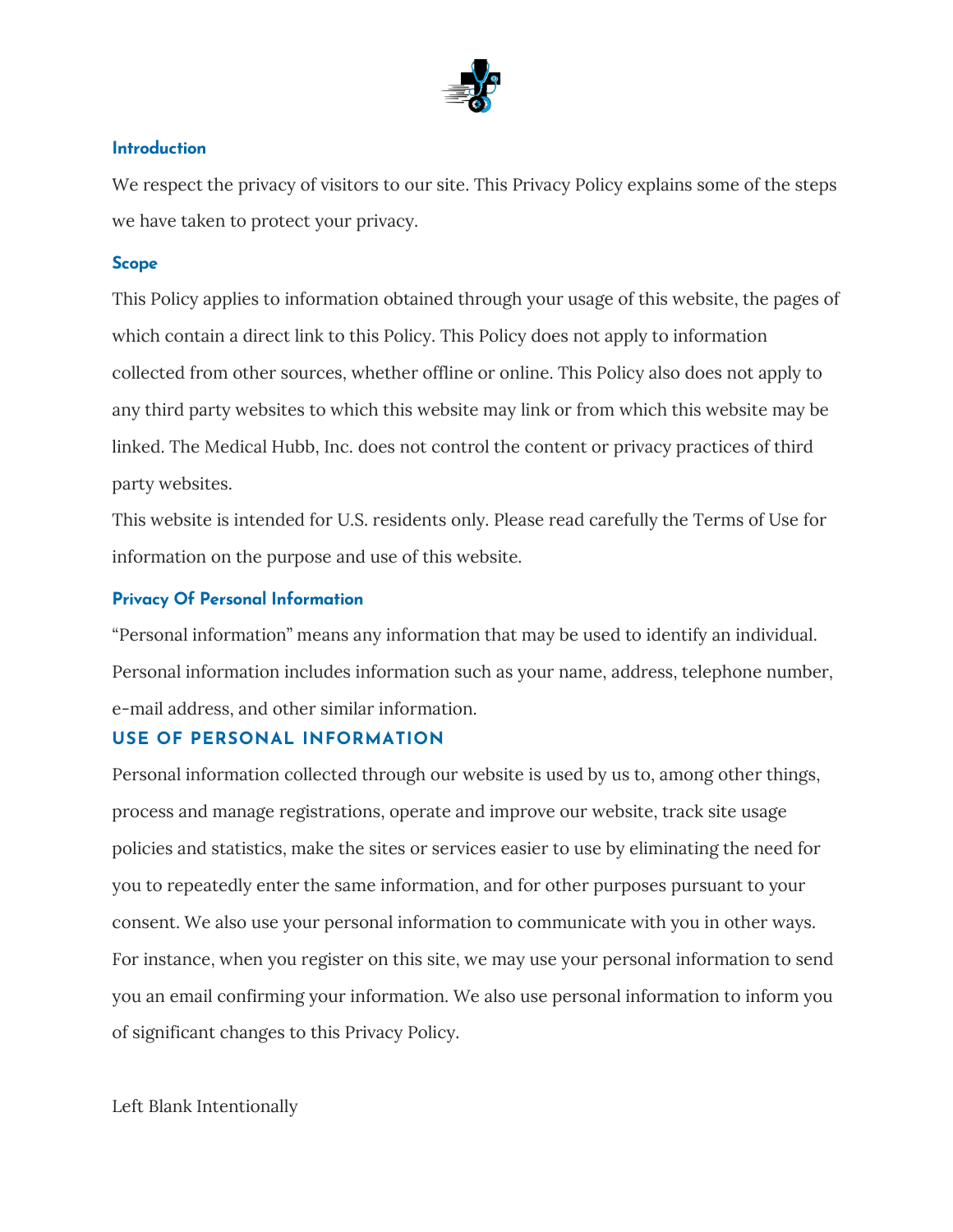

# **DISCLOSURE OF PERSONAL INFORMATION**

We may provide personal information to other companies who provide services on our behalf, such as creating your account, handling the processing and delivery of communications, hosting this website, and delivery of content and services provided by this website.

We may access, use or disclose your personal information for other reasons, including if we believe such action is necessary to comply with the law or legal process, protect and defend our rights or property, protect the personal safety of users of our website or members of the general public, enforce our Terms of Use or other agreements, investigate or take action with respect to illegal or suspected illegal activities, in connection with a corporate transaction, such as a divestiture, merger, consolidation, asset sale, or in the unlikely event of bankruptcy, or otherwise pursuant to your consent.

Personal information will not be posted or published by us, and except as specified in this Privacy Policy, it will not be provided to third-parties without your consent.

# **ACCESS TO PERSONAL INFORMATION**

To update or change the personal information you have provided The Medical Hubb, Inc., or to unsubscribe from The Medical Hubb, Inc., email info@themedicalhubb.com.

#### **Security**

We have implemented procedures to help protect the personal information that you provide to us. However, no method of transmitting or storing electronic data is ever completely secure, and we cannot guarantee that such information will never be accessed, used, or released in a manner that is inconsistent with this policy.

### **Children's Privacy**

We do not knowingly collect personal information from children under 13. Should we learn that a child under 13 has provided us with personal information we will delete that information from our database.